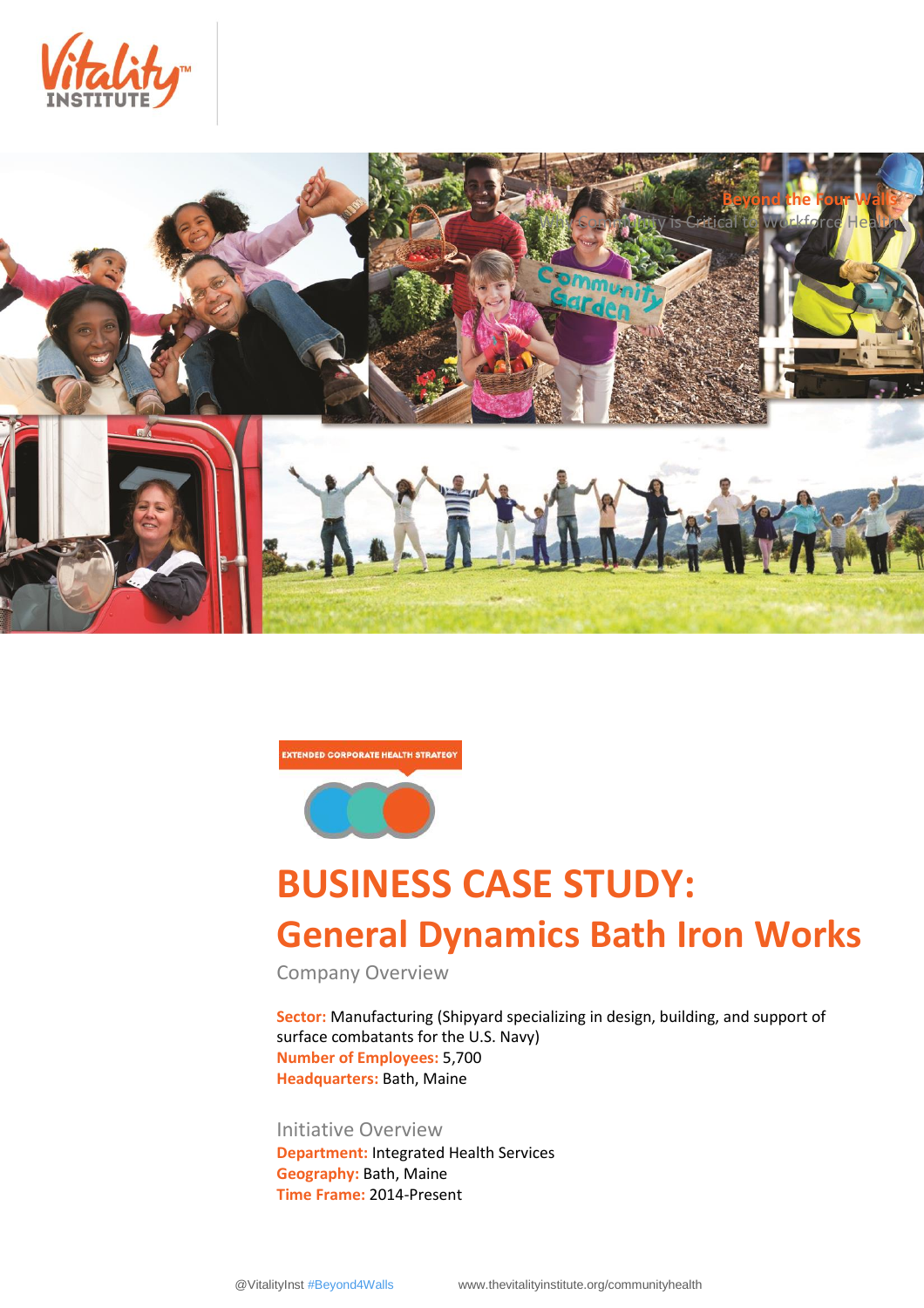

## **Background**

Since 1995, Bath Iron Works (BIW), headquartered in Bath, Maine, has been a subsidiary of General Dynamics, the fifthlargest defense contractor in the world. BIW recently began to offer the National Diabetes Prevention Program (DPP) to its employees and spouses. BIW and L.L.Bean, another major employer in the area, recognized that the disease burden in the community affects current and potential employees and family members. Therefore, BIW and L.L.Bean began to partner with the local health system to offer the DPP class to non-BIW affiliated participants.

## **Vision & Goals**

After the first year of program implementation (2014), BIW plans to increase the number of participants in the program and evaluate the impact of the program on employees and their spouses. Going forward, BIW will cooperate with its partners, as well as the state and federal government, on any efforts to evaluate the impact of the program on the larger community.

## **Extended Corporate Health Strategy**

BIW extends the DPP, offered to its employees and their spouses, to the wider community in partnership with community-based organizations, fellow employers, and the local health system. While in its early stages, BIW's strategy reflects the business's leadership to address the needs of the community in which it has a large manufacturing presence.

# **Community Choice Driven By:**

- **Where Employees Live and Work:** The majority of BIW employees live in the communities immediately surrounding the shipyard as well as in the neighboring communities of Lewiston and Augusta, and are patients of local hospital systems in their areas.
- **Overlap of BIW's Employee Population with Other Employers:** L.L.Bean, a sponsoring partner for DPP, sources many employees from a similar geographic area as BIW. The two employers identified a shared interest of reaching communities where their employee and dependent populations live and work.

# **Assessing Community Risk & Disease Burden**

|           | <b>Employee Health</b>                                  | <b>Community Health</b>                                   |  |
|-----------|---------------------------------------------------------|-----------------------------------------------------------|--|
|           | BIW provides opportunities for employees/spouses        | Healthy Maine Partnership<br>The<br>assesses<br>$\bullet$ |  |
|           | to get screened onsite and in the community for:        | community risk and disease burden. BIW does               |  |
|           | <b>Blood pressure</b><br>$\circ$                        | not conduct a systemic community health needs             |  |
|           | Height and weight<br>$\circ$                            | assessment, but relies on the Healthy Maine               |  |
|           | Body mass index (BMI)<br>$\circ$                        | Partnership data.                                         |  |
|           | Body fat percentage<br>$\circ$                          | Partnering health systems utilize electronic<br>٠         |  |
|           | Total cholesterol and HDL "good" cholesterol<br>$\circ$ | medical record data to identify BIW patients at           |  |
|           | Blood glucose level and Hemoglobin A1C<br>$\circ$       | risk of diabetes.                                         |  |
|           | Sleep Score<br>$\circ$                                  | Partnering health systems identify community<br>٠         |  |
|           | After employees and/or spouses get screened, they       | members needing a primary care provider.                  |  |
|           | meet with a health coach to review their personal       |                                                           |  |
|           | health numbers.                                         |                                                           |  |
| $\bullet$ | Employees and spouses can sign up to work with a        |                                                           |  |
|           | health coach on a regular basis and take steps to meet  |                                                           |  |
|           | personal health goals.                                  |                                                           |  |
| $\bullet$ | BIW identifies employees and spouses eligible for the   |                                                           |  |
|           | DPP that it plans to offer on-site.                     |                                                           |  |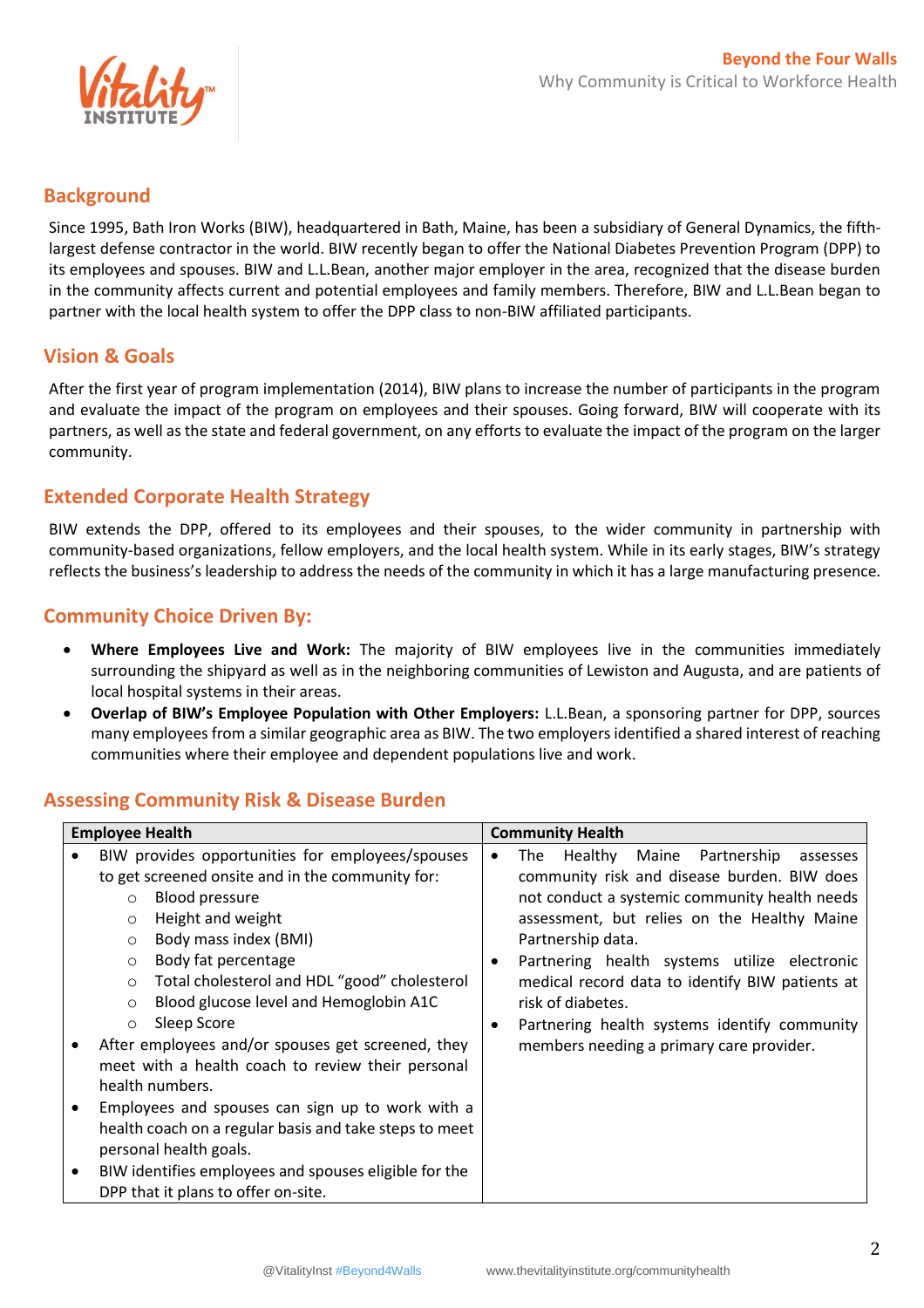

## **Program Reach**

- **Employees:** The BIW Fit for Life program is an onsite health and wellness program that includes health coaching, on-site biometric screening, and the opportunity to participate in a DPP, which takes place in health care and other community settings.
- **Dependents/Spouses:** Dependents and spouses have access to community-based health screenings, health coaching and benefits offered to BIW employees, including the DPP.
- **Community:** BIW dedicates resources to allow employees and the community to access the DPP at two major health systems in the area; and a third health system that partners with BIW already had an existing exemplar diabetes prevention program.

| <b>Partner</b>                        | <b>Role &amp; Resources Allocated</b>                                                                                                                                                                                                                                                                                                                                                                                                                                                                                                                                                  |
|---------------------------------------|----------------------------------------------------------------------------------------------------------------------------------------------------------------------------------------------------------------------------------------------------------------------------------------------------------------------------------------------------------------------------------------------------------------------------------------------------------------------------------------------------------------------------------------------------------------------------------------|
| <b>BIW</b>                            | BIW and L.L.Bean paid for the initial DPP facilitator training. Since the initial<br>$\bullet$<br>training, a local health system has trained additional coaches, which is<br>estimated at \$5,000 in costs.                                                                                                                                                                                                                                                                                                                                                                           |
|                                       | BIW shares the costs of each DPP class (\$200 per participant) if at least 8-9<br>people in the class or 50% of participants are employees or spouses. If the<br>class does not have BIW affiliated participants, the health system covers the<br>whole cost of the class.<br>BIW offers up to a \$200 value incentive per BIW participant that qualifies by                                                                                                                                                                                                                           |
|                                       | meeting program goals. BIW contracts with Mid Coast Hospital to<br>administer their onsite wellness program.                                                                                                                                                                                                                                                                                                                                                                                                                                                                           |
| L.L.Bean                              | Funded and co-facilitated half of the first DPP class.<br>$\bullet$<br>L.L.Bean also offers DPP classes specifically to their employees and<br>dependents.                                                                                                                                                                                                                                                                                                                                                                                                                             |
| Government<br><b>Agencies</b>         | The BIW wellness manager serves on the board of the Healthy Maine<br>$\bullet$<br>Partnership, which is led by the Maine Department of Health and Human<br>Services, the Maine Center for Disease Control and Prevention (CDC), the<br>Maine Office of Substance Abuse, and the Maine Department of Education.<br>The State of Maine funds the Healthy Maine Partnerships. The partnerships<br>represent all 16 counties in Maine and focus on policy and environmental<br>changes around tobacco use, physical activity, nutrition, obesity, substance<br>abuse and chronic diseases. |
| <b>YMCA</b>                           | The National YMCA has signed on to be a sponsor of the program. A local<br>$\bullet$<br>YMCA has agreed to train staff to facilitate the DPP.<br>The YMCA coordinates with St. Mary's Regional Medical Center to expand<br>$\bullet$<br>DPP outreach in the community.                                                                                                                                                                                                                                                                                                                 |
| <b>Local Health</b><br><b>Systems</b> | St. Mary's shares in the cost of implementing the DPP at their site and hosts<br>$\bullet$<br>a class of which 80% are community members and 20% are BIW employees.<br>Mid Coast Hospital hosts the DPP with up to half of participants being<br>community members not affiliated with BIW, and contributes a co-facilitator<br>for the program.<br>Central Maine Medical Center (CMMC) provided free training to five BIW<br>staff through grant funds.<br>Martin's Point Health Care lends space for DPP implementation.<br>٠                                                        |
| <b>TrestleTree</b>                    | BIW contracts with TrestleTree to provide onsite coaching to employees and<br>$\bullet$<br>spouses, and to facilitate DPP classes to BIW employees and spouses.                                                                                                                                                                                                                                                                                                                                                                                                                        |

### **Engaging Stakeholders**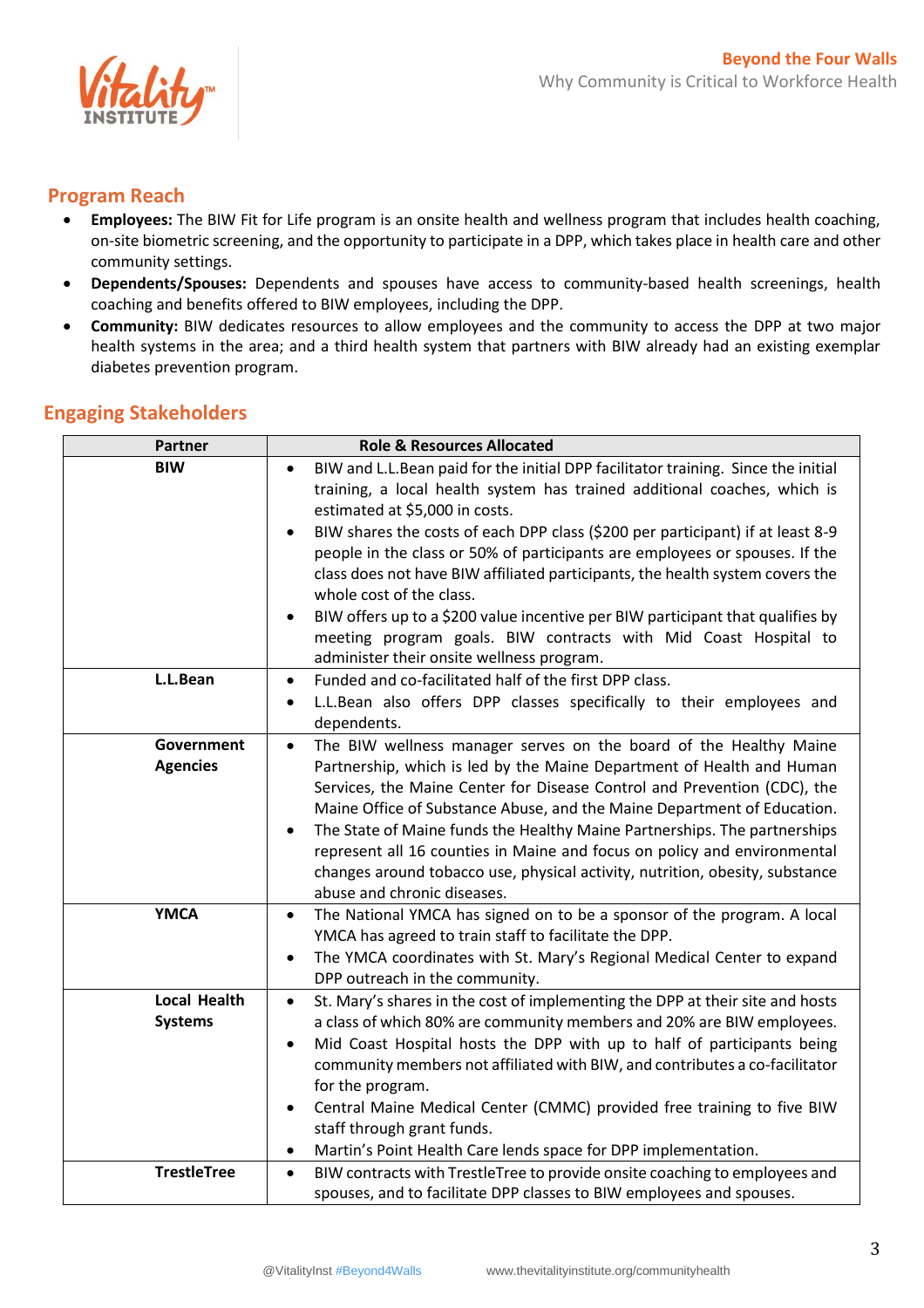

## **Data Collection**

| <b>Business Impact</b>                                                                                                                                                                                                              | <b>Community Impact</b>                                                                                                                                                                                                                                   |
|-------------------------------------------------------------------------------------------------------------------------------------------------------------------------------------------------------------------------------------|-----------------------------------------------------------------------------------------------------------------------------------------------------------------------------------------------------------------------------------------------------------|
| <b>Employee/ Spouse Health</b>                                                                                                                                                                                                      | <b>Process Outcomes (in Progress) for DPP</b>                                                                                                                                                                                                             |
| Number of participating employees/spouses<br>$\bullet$<br>in DPP<br>Adherence to tracking health data, including<br>$\bullet$<br>physical activity levels and nutritional<br>intake, which are shared with health<br>coaches weekly | <b>Participants</b><br>Reduction in modifiable risk factors for Type 2<br>$\bullet$<br><b>Diabetes</b><br>Improved Diabetes self-management<br>$\bullet$<br>Increased control of Hemoglobin A1c, blood<br>$\bullet$<br>pressure, cholesterol, and smoking |
| Achievement of weight loss goals<br>$\bullet$<br>Pre- and post-program A1c levels<br>$\bullet$                                                                                                                                      | Percent weight loss<br>$\bullet$<br>Increase in activity level to 150 minutes of<br>$\bullet$<br>exercise per week                                                                                                                                        |

## **Program Evaluation & Results**

#### **Community Impact: Process**

- In partnership with L.L.Bean and St. Mary's and Mid Coast Hospitals, BIW launched 3 DPP cohorts of 104 participants total between May 2014 and February 2015.
- Approximately 75 of the 104 are BIW employees or spouses.
- In its first class of 11 participants, BIW observed that participants improved their weight loss by an average of 7% and each person that had an A1c test improved their score.

#### **Community Impact in Development**

- BIW plans to continue to extend DPP to the community by launching additional classes and expanding the program to more than 90 BIW participants over the first half of 2015.
- BIW and its partners plan to evaluate the impact of the DPP on the community. All local health systems that implement the DPP collect data and share it with the CDC at state and national levels.
- Currently, the program is focusing on BIW family members and existing patients within the health system, but the partners plan to expand program outreach to the broader community.
- The health systems and BIW are developing a partnership with the YMCA to serve as a DPP site for BIW employees, St. Mary's patients, and other community members.

#### **Business Impact: Process**

*Employee Health*

- Conducted on-site biometric screening for 42% of employees.
- Health risk assessment process identified families who did not have primary care providers and referred them to local providers.

#### *Engaging Health System & Local Businesses*

BIW engaged previously disconnected systems and employers in a community is inspiring programs such as the DPP to be offered to the community, fostering professional relationships across sectors (L.L.Bean, BIW, the health system), and enabling partners to identify shared goals.

#### *BIW Calculated Business Return on Investment from the DPP*

- 1. The number of DPP participants (90) that would develop diabetes in absence of the intervention/lifestyle change was estimated.
	- o Based on the CDC estimate that 5-15% of pre-diabetics will develop diabetes each year, BIW assumed that 40 out of 90 participants would develop diabetes within 5 years, based on an even distribution of cases over time.